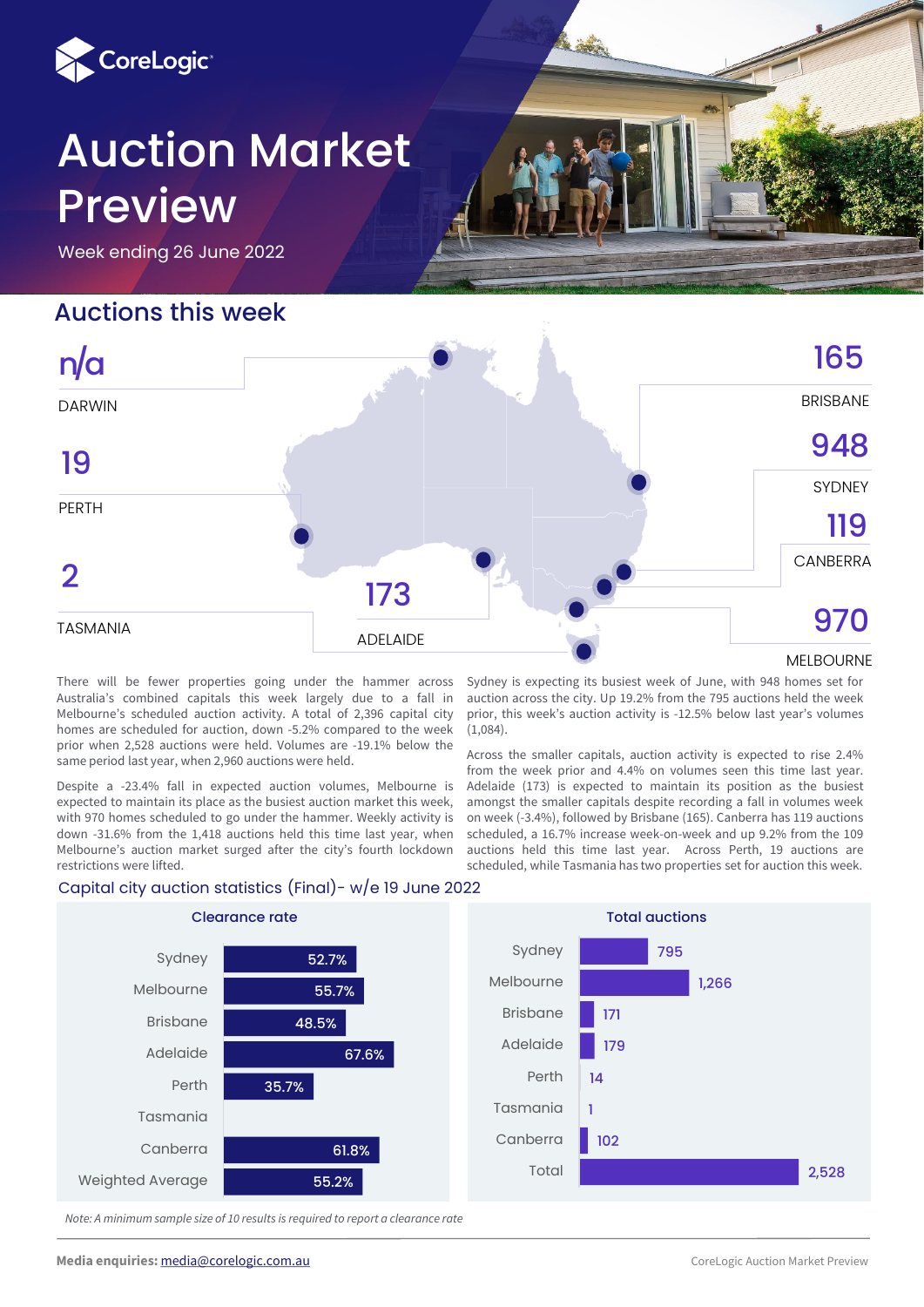

#### Capital city auction statistics (Final)- w/e 19 June 2022

| City                    | Clearance rate | <b>Total auctions</b> | CoreLogic auction results | <b>Cleared auctions</b> | Uncleared auctions |
|-------------------------|----------------|-----------------------|---------------------------|-------------------------|--------------------|
| Sydney                  | 52.7%          | 795                   | 793                       | 418                     | 375                |
| Melbourne               | 55.7%          | 1,266                 | 1,266                     | 705                     | 561                |
| <b>Brisbane</b>         | 48.5%          | 171                   | 171                       | 83                      | 88                 |
| <b>Adelaide</b>         | 67.6%          | 179                   | 179                       | 121                     | 58                 |
| Perth                   | 35.7%          | 14                    | 14                        | 5                       | 9                  |
| <b>Tasmania</b>         | n.a.           | $\mathbf{1}$          | $\mathbf{1}$              | $\boldsymbol{0}$        | $\mathbf{1}$       |
| Canberra                | 61.8%          | 102                   | 102                       | 63                      | 39                 |
| <b>Weighted Average</b> | 55.2%          | 2,528                 | 2,526                     | 1,395                   | 1,131              |

*Note: A minimum sample size of 10 results is required to report a clearance rate* 

#### Weekly clearance rate, combined capital cities



### Summary of last week's results

After most capitals celebrated the Queen's Birthday long weekend the weekend prior, auction activity rebounded last week, with 2,528 homes auctioned across the capitals. Up 83.3% from the 1,379 auctions held the week prior, last week's volume was up 5.3% compared to this time last year (2,400). While the combined capitals preliminary rate continued to trend down, the final clearance rate reported a small uptick last week (55.2%), up 40 basis points from the week prior (54.8%). This time last year, 74.1 % of reported auctions were successful.

In Melbourne, the volume of auctions bounced back last week, to 1,266, up 64.5% from the 450 auctions the week prior. After recording the lowest clearance rate since September 2021, when the city was in lockdown, Melbourne's clearance rate rose last week with 55.7% of auctions reporting a successful result. Compared to the previous week (52.4%) last week's rate was up 3.2 percentage points. This time last year 69.0% of the 788 auctions held were successful.

Of the 795 auctions held in Sydney last week, 52.7% were successful,

marking the weakest clearance rate since late April 2020 (50.9%). Down 1.5 percentage points from the week prior (54.3%) last week's clearance rate overtook the week ending  $6<sup>th</sup>$  June (53.3%) as the lowest rate of the year to date. Last week's auction activity was up compared to the previous week (541) but, down -31.3% compared to this time last year (1,157).

Last week, auction activity across the smaller capitals rose 20.4% week on week and 2.6% compared to this time last year. Adelaide recorded the highest volume (179) amongst the capitals, and the strongest clearance rate (67.6%), despite recording an 8.8 percentage point fall compared to the previous week. In Canberra, 102 auctions were held, returning a clearance rate of 61.8%, while 48.5% of the 171 auctions held in Brisbane last week were successful. Across Perth, five of the 14 auctions held reported a successful result, while the sole auction held in Tasmania's one auction was unsuccessful.